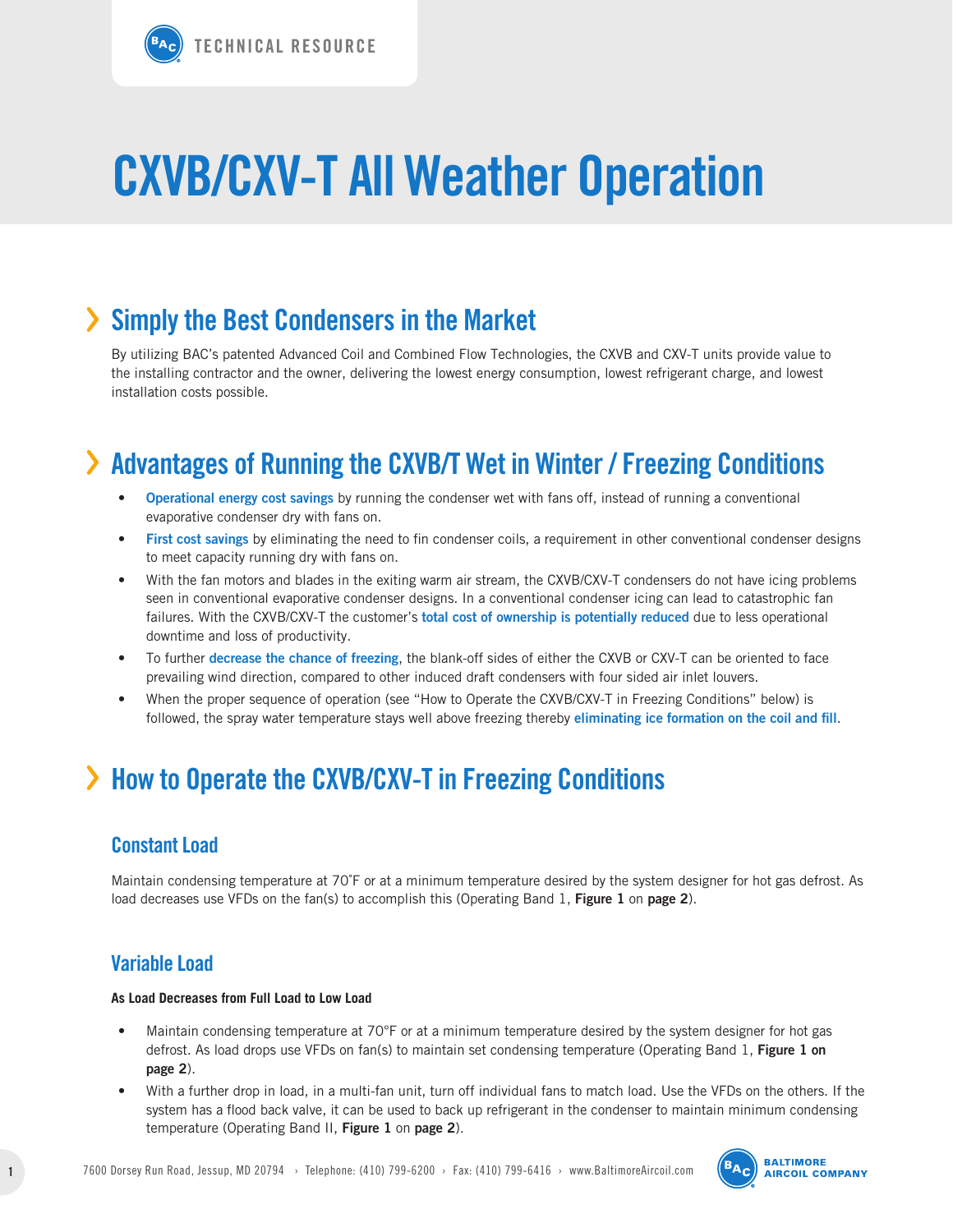

- Once the load drops to a point where maintaining minimum condensing temperature is not possible with VFDs alone, switch off the fans and run the condenser wet (Operating Band III, **Figure 1**).
- As a last step run the condenser dry. Once pump(s) are off, allow enough time for water to drain down to the sump before switching the fans on. This prevents freezing in the fill (Operating Band IV, **Figure 1**).





#### **As the Load Increases from Low to Full Load**

- • When operating dry, as the load increases, ramp up VFDs on the fans to match the load (Operating Band IV, **Figure 1**).
- With a further increase in the load, shut the fans off, and allow the condenser to stabilize before turning the pump back on in below freezing conditions. Once the pump has been running for a few minutes and the water gets warm and reaches steady state, further increase in the load can be satisfied by turning the fans on and ramping up VFDs. This dwell time is very important to prevent freezing on the fill (Operating Band III and II, **Figure 1**).
- As the load increases in a multiple fans unit, turn on individual fans and ramp the VFDs as needed to match the load. If there is a flood back valve, open it fully to use the full condenser (Operating Band III and II, **Figure 1**).

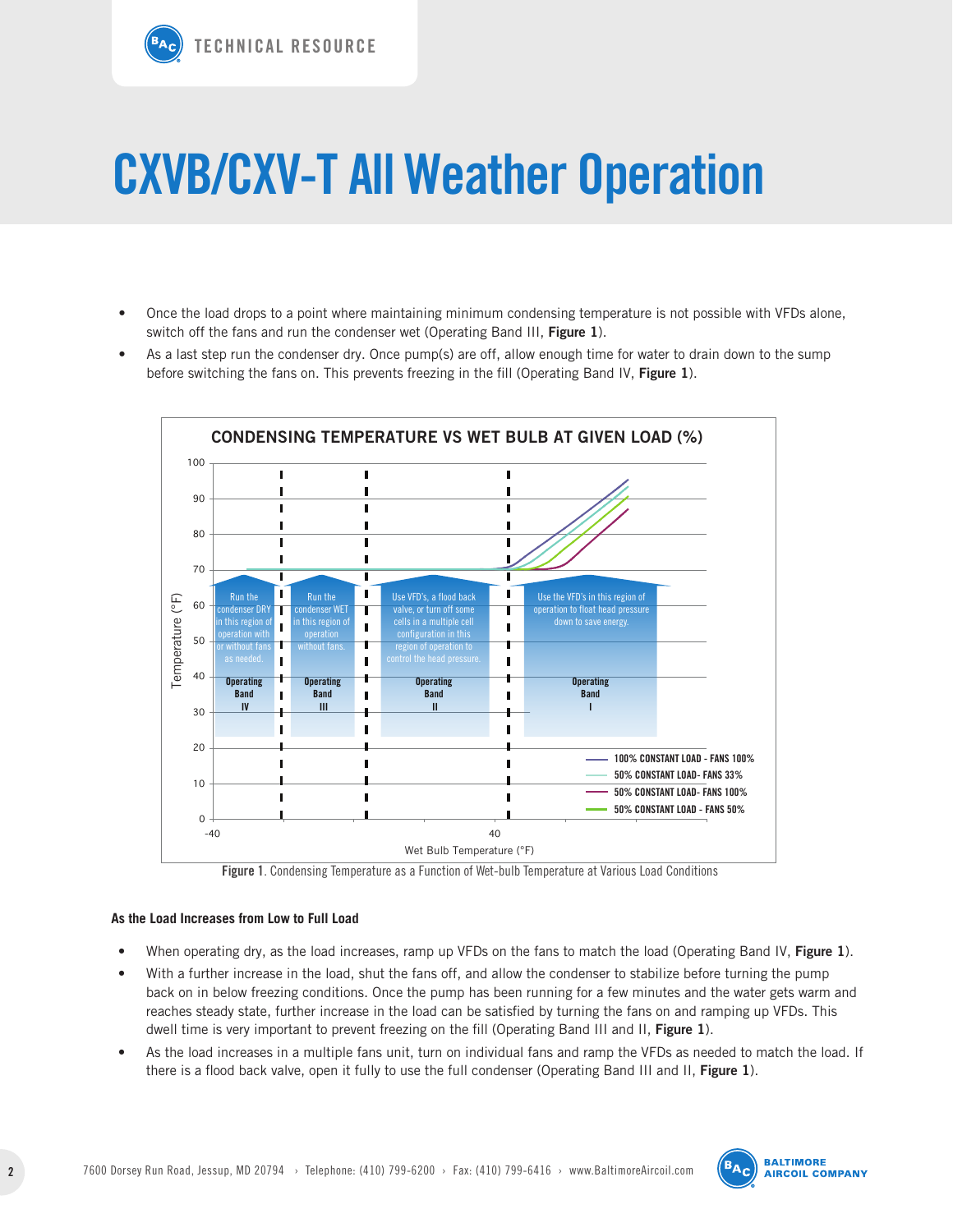### **Design Recommendations When Using CXVB/CXV-T Condensers in Freezing Climates**

- Heat trace all water and electrical equipment, plus utilize a basin heater or remote sump.
- • Use multiple condensers or multi-cell unit(s) to achieve optimal energy efficiency and flexibility.
- • When designing a system, always size the smallest compressor to handle minimum loads (envelope, infiltration, minimum lighting and equipment loads). This allows the compressor to run year round, and provides hot gas needed for defrost, and any valves that are gas operated (such as suction stop valves which require hot gas during refrigeration).
- • If the condenser has multiple fans, use individual fan motors with VFDs.

### › **Sample Project 1: Using Multiple Condensers to Match the Load**

| <b>Load: 32,000 MBH</b> | <b>Condensing Temperature: 95°F</b> | Design Wet Bulb: 78°F |
|-------------------------|-------------------------------------|-----------------------|
|                         |                                     |                       |

**Solution:** Nine CXV-T 792-S condensers arranged as three 24' x 36' banks (as shown below)

**Total Fan HP:** 450 HP **Project Location:** Ontario, Canada







**NOTE:** Each bank is capable of 33.33%. Each cell in a bank is capable of 1/9th of total full load (11.11% of total load). With the VFD set at minimum, a single cell can meet 1% of the total load. This means that any % of the total load can be achieved with the 3 banks! This also means that **condensers can be run wet throughout the year, save on fan HP, and total energy.**